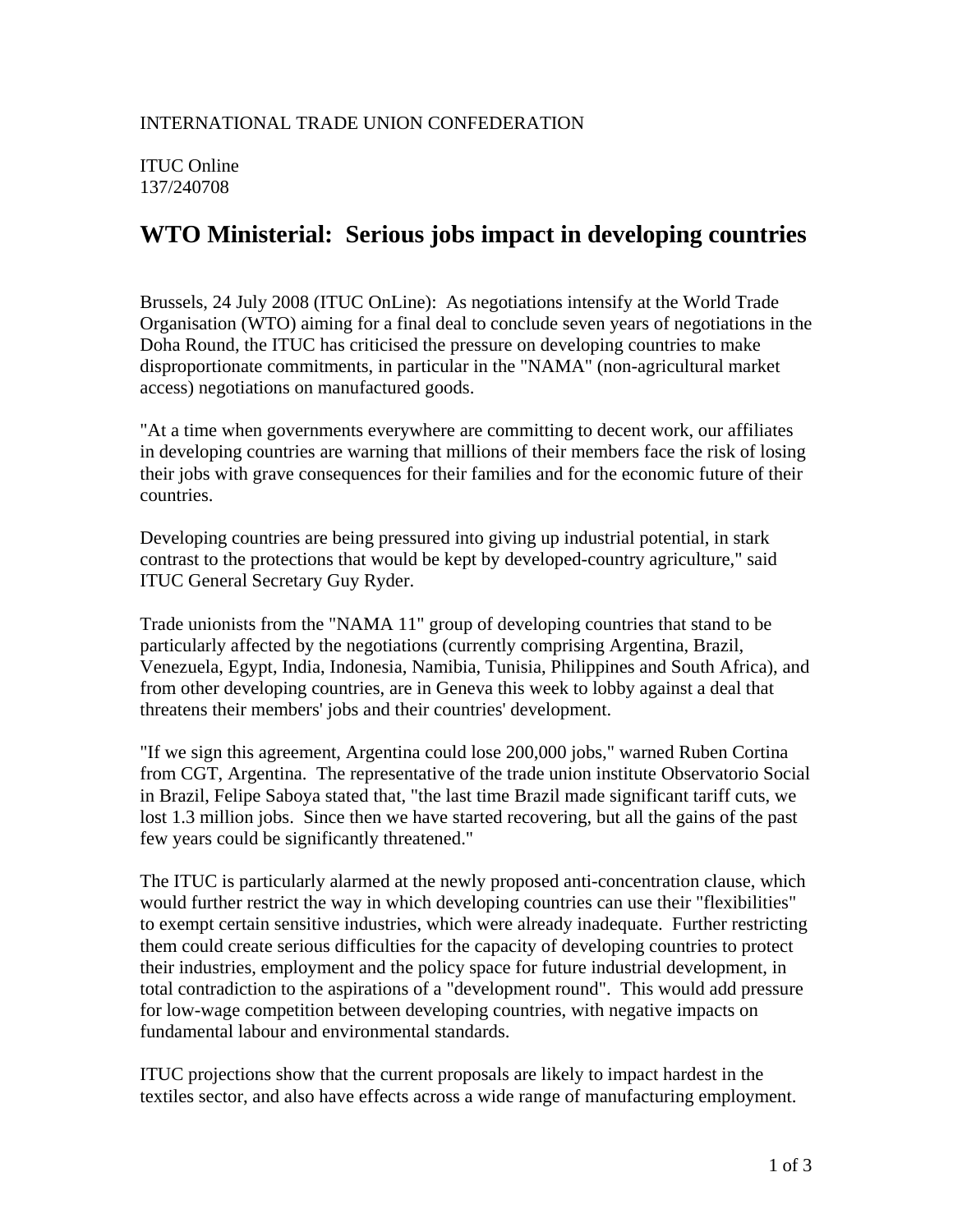As many as 650,000 workers are employed in sectors facing tariff cuts in South Africa, with some 500,000 each in India and Indonesia.

Based on the coefficients that are being proposed, applied tariff rates in South Africa would be cut by between 30% and 60%, causing problems for the workers in sectors such as textiles and clothing, leather, footwear, plastic, rubber, wood, automobile, chemicals, machinery, furniture and metals. "If our countries accept what is on the table it will cause a serious employment crisis," warned COSATU's Rudi Dicks.

"The pressure that is being put on the South African government will ultimately be borne by our workers and our members."

In Argentina and Brazil the picture is the same, as the proposed coefficients would lead to real tariff cuts of between 20 and 50%.

Metals, furniture, automobiles, textiles, clothing, leather and footwear would be particularly affected, with the potential for the loss of over 1.2 million formal jobs in Brazil and over 150,000 in Argentina.

In Indonesia, the Philippines and India, it would mainly be clothing and automobile and transport equipment that would bear the brunt of tariff cuts, with over half a million formal jobs at in play in India and Indonesia and some 400,000 in the Philippines.

Although there are fewer sectors directly concerned, the high cuts in bound tariffs would put a straightjacket on future industrial development in these countries, and the "anticoncentration" clause that is on the table would not allow them to protect jobs in the sectors that are affected.

Another NAMA 11 country that would be severely affected is Tunisia, with direct tariff cuts of between 30 and 70% in sectors like textiles, clothing, leather, footwear, metals, rubber, wood and automobiles that could affect 150,000 workers.

Even countries that are not part of the NAMA 11 group would face difficulties, and trade unionists from these countries too are concerned about the proposals on the table, as they fear both job losses and also future developmental constraints. These countries include, for example, Mexico, Peru, Colombia, Costa Rica and Chile. In particular Mexico, Colombia and Peru could face some direct impacts, with 135,000 jobs concerned in Colombia, over 100,000 in Peru and 1.5 million in Mexico.

"The ITUC calls upon all Ministers and negotiators to bring the development dimension back to the table," said Guy Ryder. "Developed countries need to end agricultural trade practices such as export subsidies that undermine production in developing countries, without making extreme demands on developing countries in the NAMA talks. Developing countries need to be able to sustain employment and to retain the policy space they need in order to be able to achieve development."